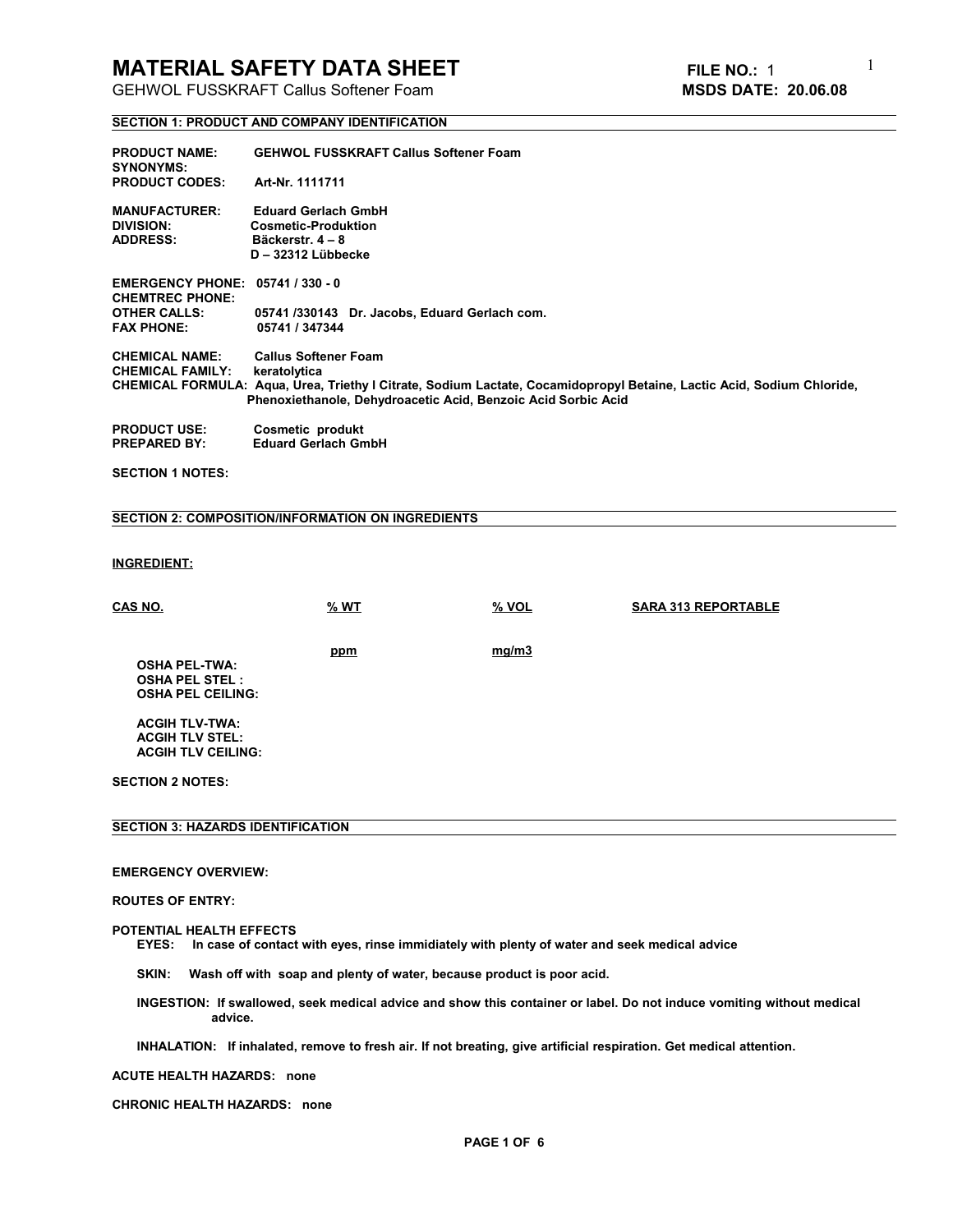# **MATERIAL SAFETY DATA SHEET**<br>
GEHWOL FUSSKRAFT Callus Softener Foam<br> **MSDS DATE:** 20.06.08

**GEHWOL FUSSKRAFT Callus Softener Foam MEDICAL CONDITIONS GENERALLY AGGRAVATED BY EXPOSURE:** 2

| <b>CARCINOGENICITY</b><br><b>OSHA:</b><br>OTHER:                                    | <b>ACGIH:</b>                                                         | NTP:                               | IARC:                                                                                                                                  |  |
|-------------------------------------------------------------------------------------|-----------------------------------------------------------------------|------------------------------------|----------------------------------------------------------------------------------------------------------------------------------------|--|
| <b>SECTION 3 NOTES:</b>                                                             | The product is not carcinogen                                         |                                    |                                                                                                                                        |  |
| <b>SECTION 4: FIRST AID MEASURES</b>                                                |                                                                       |                                    |                                                                                                                                        |  |
| EYES:                                                                               |                                                                       |                                    | In case of contact with eyes, rinse immidiately with plenty of water and seek medical advice                                           |  |
| SKIN:                                                                               | Wash off with soap and plenty of water, because product is poor acid. |                                    |                                                                                                                                        |  |
| advice.                                                                             |                                                                       |                                    | INGESTION: : If swallowed, seek medical advice and show this container or label. Do not induce vomiting without medical                |  |
| <b>INHALATION:</b>                                                                  |                                                                       |                                    | If inhalated, remove to fresh air. If not breating, give artificial respiration. Get medical attention.                                |  |
|                                                                                     |                                                                       |                                    | NOTES TO PHYSICIANS OR FIRST AID PROVIDERS: poor acid liquid, pH 4,5, prepared with water and tenside<br>The product contains 25% Urea |  |
| <b>SECTION 4 NOTES:</b>                                                             |                                                                       |                                    |                                                                                                                                        |  |
| <b>SECTION 5: FIRE-FIGHTING MEASURES</b>                                            |                                                                       |                                    |                                                                                                                                        |  |
| <b>FLAMMABLE LIMITS IN AIR, UPPER:</b><br>(% BY VOLUME)                             | LOWER:                                                                | no limits existing                 |                                                                                                                                        |  |
| FLASH POINT: no flashpoint existing<br>F.                                           |                                                                       |                                    |                                                                                                                                        |  |
| $\mathbf{C}$ :<br><b>METHOD USED:</b>                                               |                                                                       |                                    |                                                                                                                                        |  |
| F.<br>$c$ :                                                                         | AUTOIGNITION TEMPERATURE: no autoignition temperature existing        |                                    |                                                                                                                                        |  |
| <b>NFPA HAZARD CLASSIFICATION</b><br><b>HEALTH:</b><br><b>REACTIVITY:</b><br>OTHER: |                                                                       |                                    | FLAMMABILITY: GEHWOL FUSSKRAFT Hornhauterweicher is non flammable<br>Stable under recommended storage conditions                       |  |
| <b>HMIS HAZARD CLASSIFICATION</b><br><b>HEALTH:</b><br><b>PROTECTION:</b>           |                                                                       | <b>FLAMMABILITY: non flammable</b> | <b>REACTIVITY: non reactive</b>                                                                                                        |  |
| <b>EXTINGUISHING MEDIA:</b>                                                         |                                                                       | Water, foam, dry powder            |                                                                                                                                        |  |
| <b>SPECIAL FIRE FIGHTING PROCEDURES:</b>                                            |                                                                       |                                    |                                                                                                                                        |  |
|                                                                                     | UNUSUAL FIRE AND EXPLOSION HAZARDS:                                   |                                    | no fire and explosion hazards existing                                                                                                 |  |
|                                                                                     | <b>HAZARDOUS DECOMPOSITION PRODUCTS:</b>                              |                                    | no hazardous decomposition products existing                                                                                           |  |
|                                                                                     | SECTION 5 NOTES: The product is non flammable                         |                                    |                                                                                                                                        |  |
|                                                                                     | <b>SECTION 6: ACCIDENTAL RELEASE MEASURES</b>                         |                                    |                                                                                                                                        |  |

**ACCIDENTAL RELEASE MEASURES:**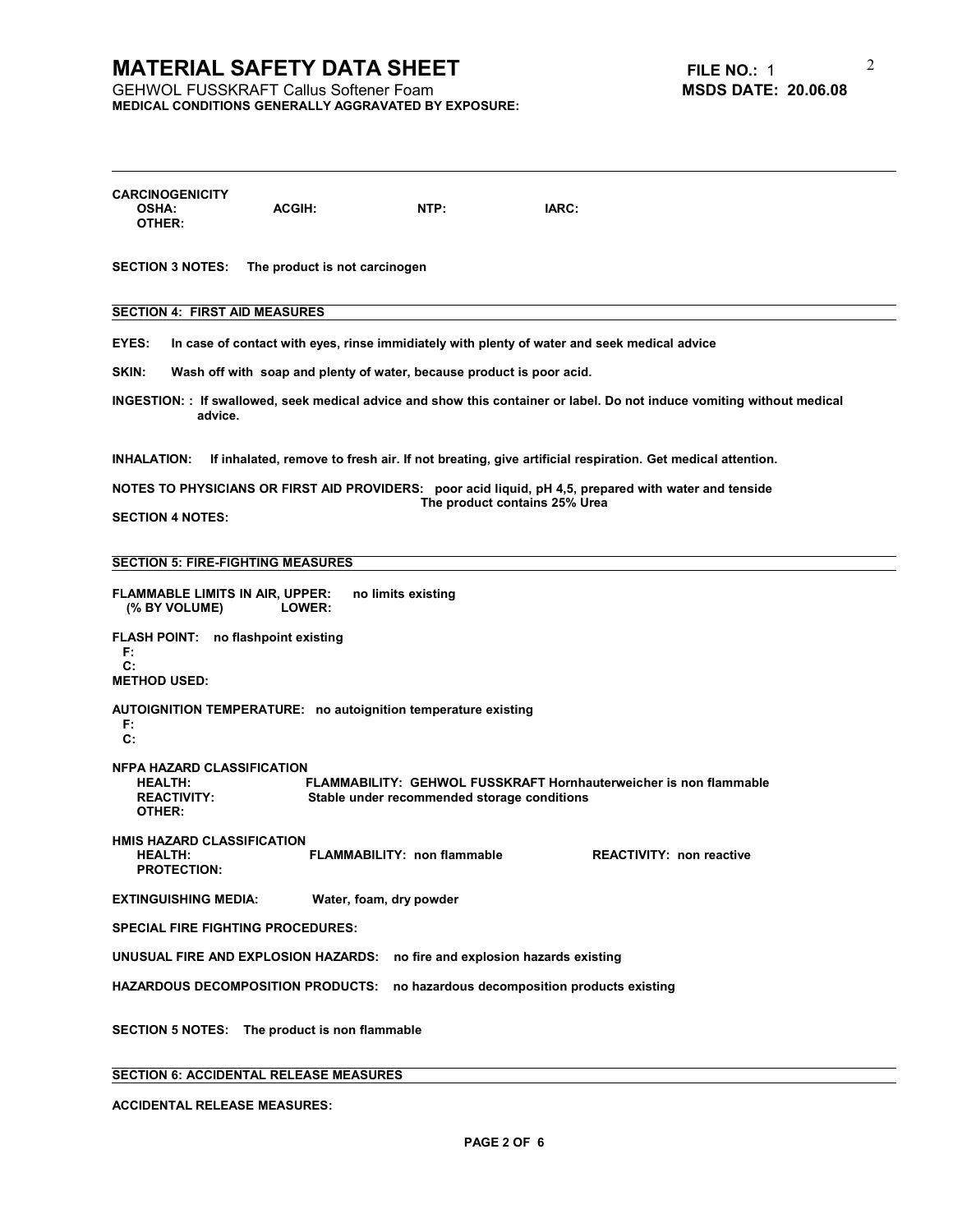GEHWOL FUSSKRAFT Callus Softener Foam **MSDS DATE: 20.06.08**

3

**SECTION 6 NOTES: Procedure for cleaning/ absorbing: mechanical absorbing or removal with plenty of water**

# **SECTION 7: HANDLING AND STORAGE**

**HANDLING AND STORAGE: Protect from frost, keep tightly closed in a dry and cool place.**

**OTHER PRECAUTIONS: Do not ingest. If ingested, do not induce vomiting.**

**SECTION 7 NOTES:**

**SECTION 8: EXPOSURE CONTROLS/PERSONAL PROTECTION**

**ENGINEERING CONTROLS: none**

**VENTILATION : no ventilation necessary**

**RESPIRATORY PROTECTION: not any protection necessary**

**EYE PROTECTION: need safety glasses in case of handling the product**

**SKIN PROTECTION: avoid contact with the eyes, causing irritation to the mucous membrane**

**OTHER PROTECTIVE CLOTHING OR EQUIPMENT: Hand protection, need rubber gloves or gloves made of polynitril, for example Lapren R, Camatril R, Kat III, to get by Fa. Carl Roth (Germany)**

**WORK HYGIENIC PRACTICES: Wash hands before breaks and the end of workday. When using, do not eat, drink or smoke. Take off all contaminated clothes immediately. Wash contaminated clothes before re-use.**

**EXPOSURE GUIDELINES:**

**SECTION 8 NOTES:**

## **SECTION 9: PHYSICAL AND CHEMICAL PROPERTIES**

**APPEARANCE: Form: clear solution ( prepared with water )**

**ODOR: specific for the product**

**PHYSICAL STATE:**

```
pH AS SUPPLIED: 4.0 – 4.7 ( pure product)
pH (Other): 
BOILING POINT:
             F: approximate 212°F
             C: approximate 100°C
MELTING POINT:
 F:
 C:
FREEZING POINT: not measured
             F:
             C:
VAPOR PRESSURE (mmHg):  0.1 hPa
     @
             F:
 C:
VAPOR DENSITY (AIR = 1): not applicable
     @ 
             F:
             C:
SPECIFIC GRAVITY (H2O = 1): 1,088 – 1,091 g/ cm3
```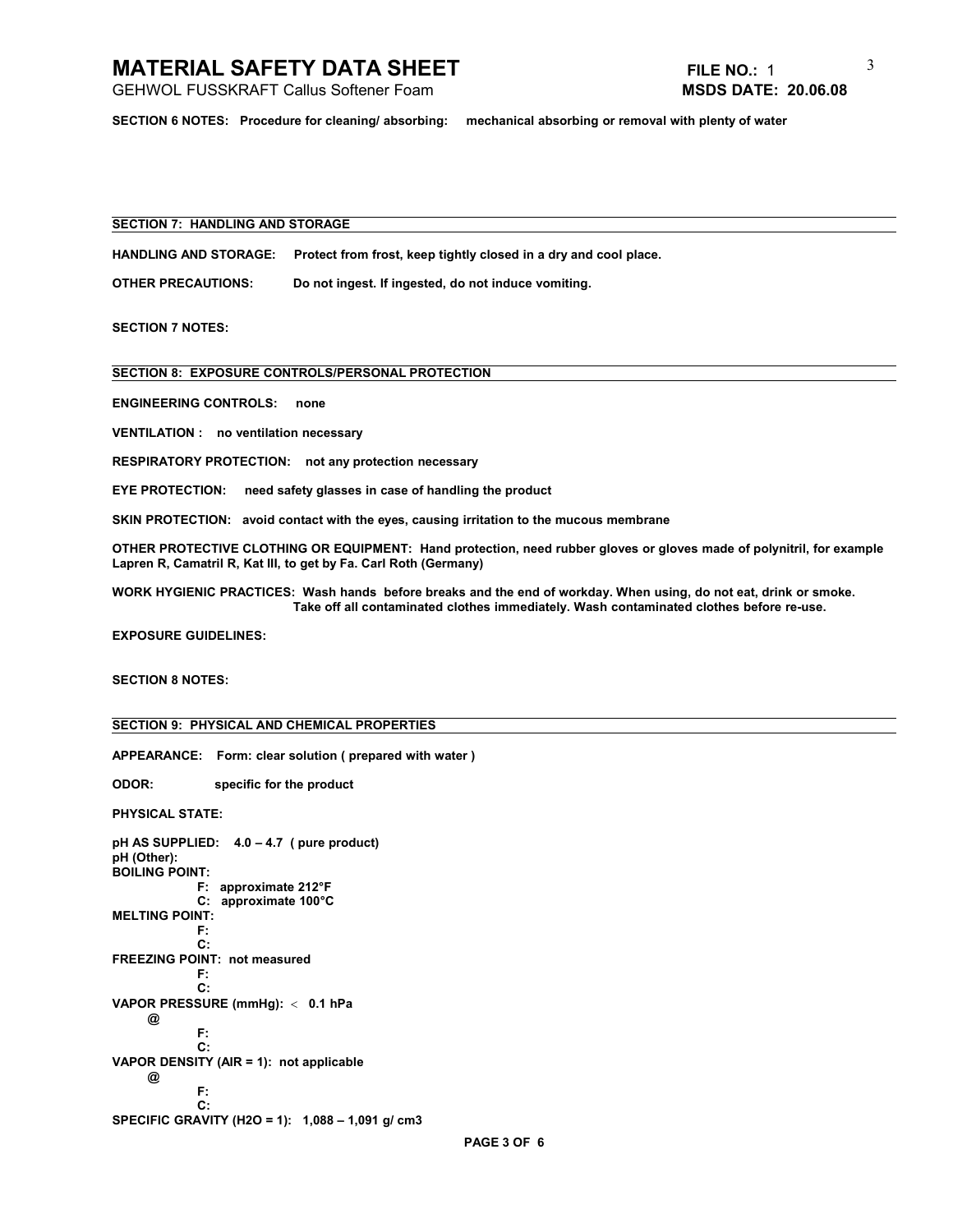GEHWOL FUSSKRAFT Callus Softener Foam **MSDS DATE: 20.06.08**

 **@ F: 68°F C: 20°C EVAPORATION RATE:**

4

**BASIS (=1):** 

**SECTION 9: PHYSICAL AND CHEMICAL PROPERTIES (con't)**

**SOLUBILITY IN WATER: complete miscible with water**

**PERCENT SOLIDS BY WEIGHT: 30 m-%**

**PERCENT VOLATILE: PERCENT VOLATILE: water only, ca. 62 m-% BY WT**/ **BY VOL @ F:**

 **C:**

**VOLATILE ORGANIC COMPOUNDS (VOC): no volatile organic compounds existing**

 **WITH WATER: LBS/GAL WITHOUT WATER:** 

**MOLECULAR WEIGHT: VISCOSITY: @ F:**

 **C:**

**SECTION 9 NOTES: ca. 8 % tensides ( as liquid )** 

# **SECTION 10: STABILITY AND REACTIVITY**

|                                                               | <b>STABLE</b>         | <b>UNSTABLE</b> |  |  |  |  |
|---------------------------------------------------------------|-----------------------|-----------------|--|--|--|--|
| STABILITY:                                                    | The product is stable | ------------    |  |  |  |  |
| CONDITIONS TO AVOID (STABILITY): Keep cool in a dry place     |                       |                 |  |  |  |  |
| INCOMPATIBILITY (MATERIAL TO AVOID): none                     |                       |                 |  |  |  |  |
| <b>HAZARDOUS DECOMPOSITION OR BY-PRODUCTS: none</b>           |                       |                 |  |  |  |  |
| <b>HAZARDOUS POLYMERIZATION:</b><br>none                      |                       |                 |  |  |  |  |
| <b>CONDITIONS TO AVOID (POLYMERIZATION): none</b>             |                       |                 |  |  |  |  |
| <b>SECTION 10 NOTES:</b>                                      |                       |                 |  |  |  |  |
| SECTION 11: TOXICOLOGICAL INFORMATION                         |                       |                 |  |  |  |  |
| <b>TOXICOLOGICAL INFORMATION:</b>                             |                       |                 |  |  |  |  |
| SECTION 11 NOTES: The product is not toxic (cosmetic product) |                       |                 |  |  |  |  |
| <b>SECTION 12: ECOLOGICAL INFORMATION</b>                     |                       |                 |  |  |  |  |

**ECOLOGICAL INFORMATION: no data of the product. Ecological problems are not expected by normal use.**

**SECTION 12 NOTES:**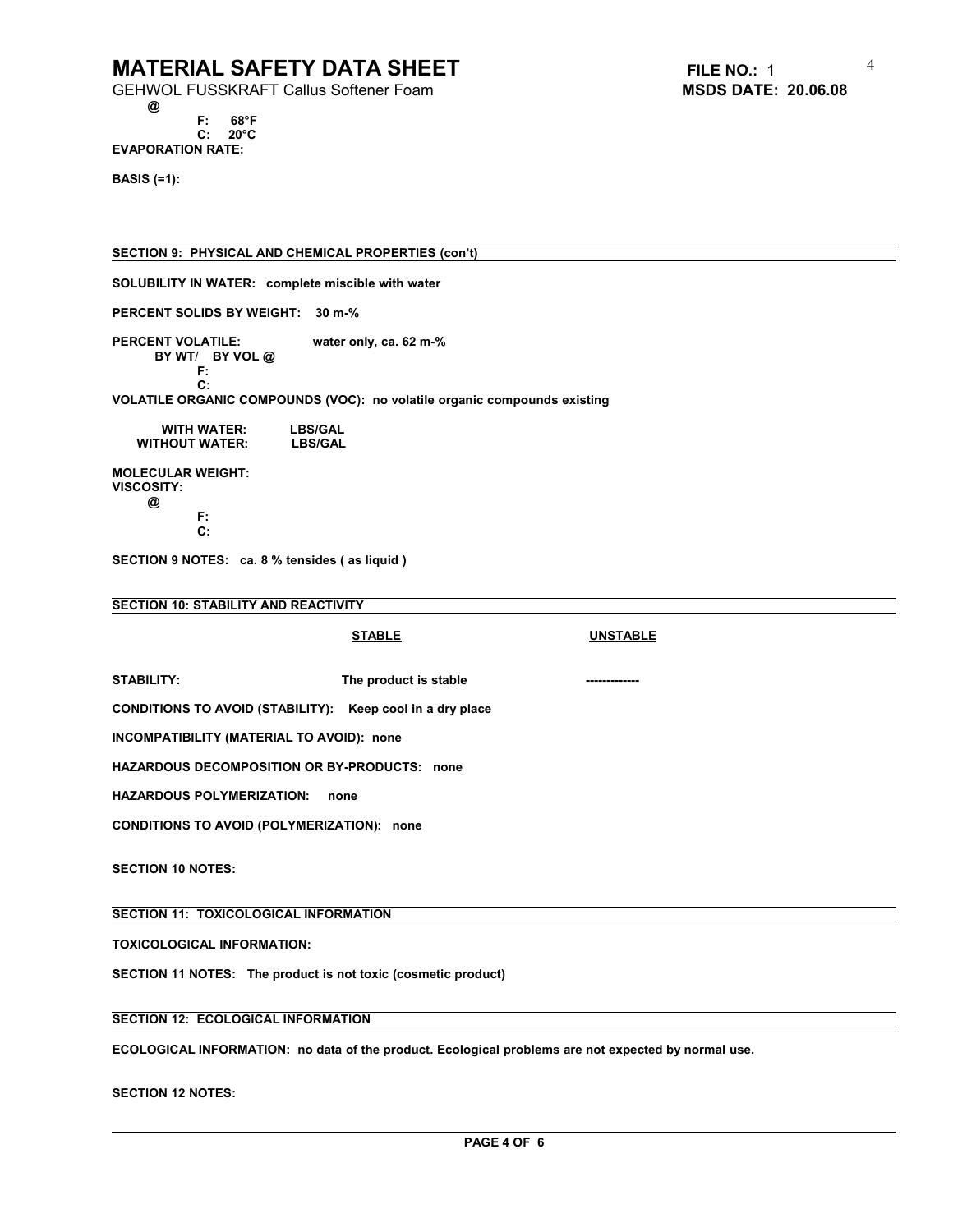GEHWOL FUSSKRAFT Callus Softener Foam **MSDS DATE: 20.06.08 SECTION 13: DISPOSAL CONSIDERATIONS**

**WASTE DISPOSAL METHOD: Disposal required in compliance with all waste management related local regulations. The choice of** the appropriate method of disposal depends on the product composition by the time of disposal as well as the local statutes and **possibilities for disposal. Diluted solution may be introduced into a biological purification plant, with permission of the responsible authorities.**

**RCRA HAZARD CLASS:**

## **SECTION 13: DISPOSAL CONSIDERATIONS (con't)**

**SECTION 13 NOTES:**

# **SECTION 14: TRANSPORT INFORMATION**

| U.S. DEPARTMENT OF TRANSPORTATION | no special regulations |
|-----------------------------------|------------------------|
| <b>PROPER SHIPPING NAME:</b>      |                        |
| <b>HAZARD CLASS:</b>              |                        |
| <b>ID NUMBER:</b>                 |                        |
| <b>PACKING GROUP:</b>             |                        |
| <b>LABEL STATEMENT:</b>           |                        |
|                                   |                        |

**WATER TRANSPORTATION** no special regulations  **PROPER SHIPPING NAME: HAZARD CLASS: ID NUMBER: PACKING GROUP: LABEL STATEMENTS:**

**AIR TRANSPORTATION no special regulations PROPER SHIPPING NAME: HAZARD CLASS: ID NUMBER: PACKING GROUP:**

**OTHER AGENCIES:**

 **LABEL STATEMENTS:**

**SECTION 14 NOTES: GEHWOL FUSSKRAFT Hornhauterweicher is a cosmetic product**

### **SECTION 15: REGULATORY INFORMATION**

**U.S. FEDERAL REGULATIONS TSCA (TOXIC SUBSTANCE CONTROL ACT):**

 **CERCLA (COMPREHENSIVE RESPONSE COMPENSATION, AND LIABILITY ACT):**

 **SARA TITLE III (SUPERFUND AMENDMENTS AND REAUTHORIZATION ACT):**

 **311/312 HAZARD CATEGORIES:**

 **313 REPORTABLE INGREDIENTS:**

**STATE REGULATIONS:**

**INTERNATIONAL REGULATIONS: EU labelling regulations --- none---**

**SECTION 15 NOTES:**

5